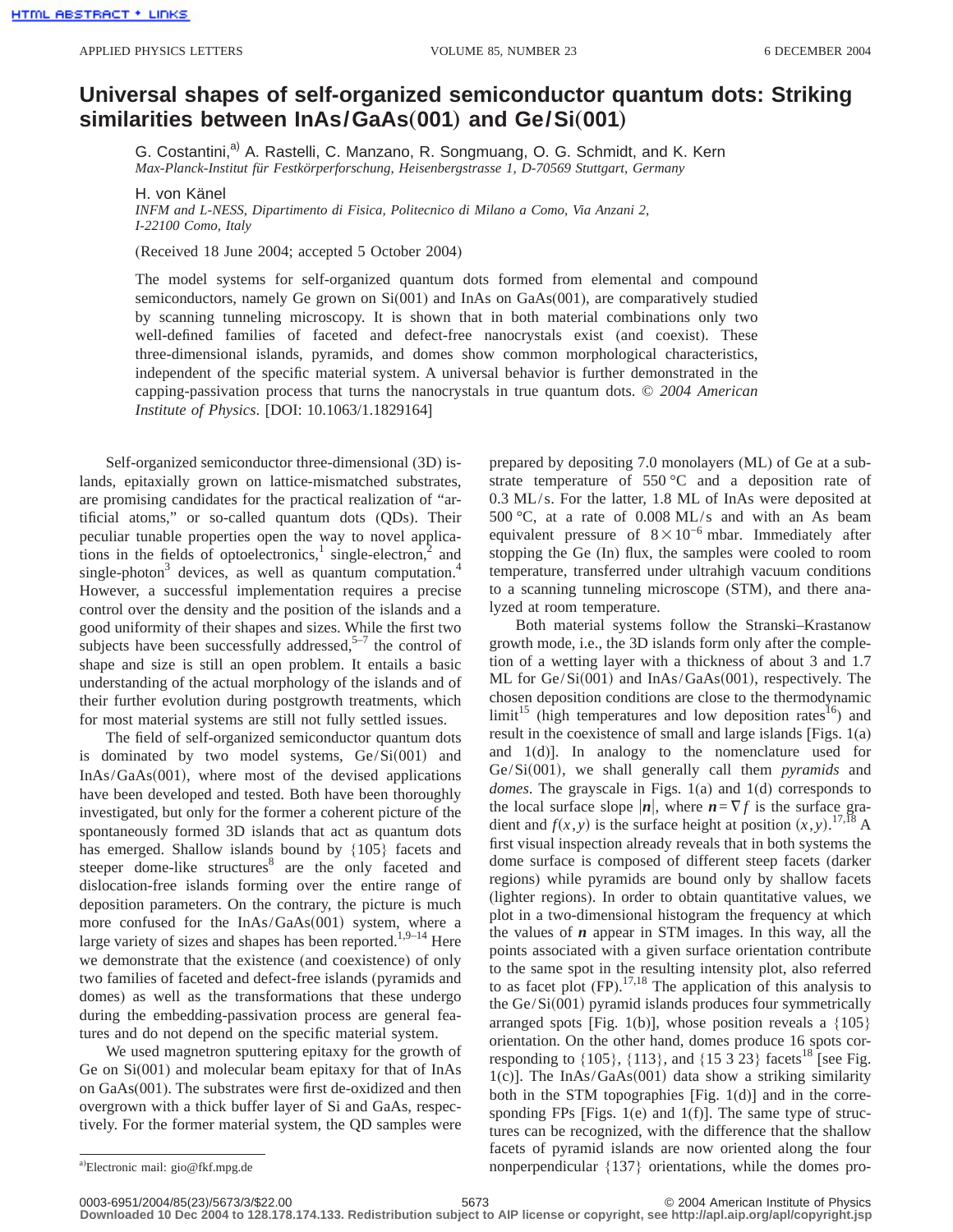

FIG. 1. Self-organized pyramid and dome islands for different material systems. (a) STM topography of 7.0 ML Ge deposited on Si(001) at 550 °C with a rate of 0.3 ML/s (grayscale corresponds to the local surface slope). (b), (c) Corresponding facet plots selectively evaluated for the pyramids (b) and the domes (c) only. (d) STM topography of 1.8 ML InAs deposited on GaAs(001) at 500 °C with a rate of 0.008 ML/s. (e), (f) Related facet plots for pyramid (e) and dome islands (f), respectively. The main surface orientations emerging from the facet plot analysis are explicitly indicated.

duce 12 spots corresponding to  $\{137\}$ ,  $\{101\}$ , and  $\{111\}$ facets. We incidentally note that the FP technique allows a high-precision determination of the facet orientation which, in the case of Fig. 1(e), explicitly excludes the similar  $\{113\}$ , {215}, and {136} orientations, previously proposed for shallow InAs  $QDs$ .<sup>12–14</sup>

The detailed morphological description of the QDs shown in Fig. 2 (directly derived from the facet analysis in Fig. 1) represents an important clarification for the  $InAs/GaAs(001)$  system. The model agrees with several reports on bimodal size distributions and with previous sparse facet assignment based on low-precision aspect ratio measurements<sup>10</sup> or diffraction experiments.<sup>1,11,14</sup>

Furthermore, the results in Fig. 1 are the experimental proof that two universal island shapes—pyramid and dome—exist, as theoretically predicted by Daruka *et al.*19,20 Based on the minimization of surface and volume strain energy, these authors found out that islands in thermodynamic equilibrium should undergo a first-order shape transition at a critical volume with the introduction of steep facets. This picture nicely agrees with the experimental observations reported here. Even the presence of one type of shallow facets at the base and at the apex of the domes with the same orientation of those bounding the pyramids is actually observed in both material systems (see Figs. 1 and 2). Based on this theory, it becomes possible to extend the similarities between  $Ge/Si(001)$  and  $InAs/GaAs(001)$  ODs and to advance some predictions for the latter material system. As for the Ge/Si system,  $8,21$  also in the case of InAs/GaAs a tran-



FIG. 2. Structural models of pyramid and dome islands. (a)  $Ge/Si(001)$ . (b) InAs/GaAs(001). The bending edges at the base of the  ${101}$  facets, evident in the STM images, are possibly due to intersection with facets other than {137}. Atomically resolved images would be needed to establish their exact nature. The different facets are marked by different gray tones.

sition between pyramids and domes should take place around a certain critical volume by increasing the amount of deposited material or upon annealing. The results reported in Ref. 10 and Ref. 11, respectively, can actually be reinterpreted in this light. Moreover, under appropriate growth conditions, transition islands<sup>21,22</sup> with an intermediate shape between pyramids and domes should be observed. Further, the deposition of an In<sub>*x*</sub>Ga<sub>1−*x*</sub>As alloy should produce the same type of islands shown here, even if these are expected to have a larger size because of the inverse dependence of the transition critical volume on the strain energy.<sup>23,24</sup> Finally, on the basis of the results in Fig. 1, also the monodisperse population of Ge pyramids reported for small amounts of deposited material and/or low growth temperatures<sup>25,26</sup> appears as the natural counterpart of the monomodal {137} InAs pyramid distribution measured by Márquez *et al.*<sup>9</sup>

The remarkable similarity between the  $Ge/Si(001)$  and  $InAs/GaAs(001)$  systems extends also to the capping of selforganized 3D islands. This procedure, mandatory to complete the quantum dot structures for device applications and for protecting them against degradation, typically induces strong structural modifications of the pristine islands, which finally determine the real electronic properties of the quantum dot. A detailed description of this phenomenon is therefore highly desirable, but is at present only available for the  $Ge/Si$  system.<sup>24</sup> In this work the overgrowth experiments were done by depositing different amounts of Si (GaAs) at a temperature of 450 °C (460 °C) and a deposition rate of  $0.1$  ML/s  $(0.6$  ML/s) on Ge (InAs) islands as those shown in Figs. 1(a) and 1(d). For both systems the relevant morphological transformations occur during the deposition of the very first MLs and produce a very rapid decay of the island height.<sup>24,27,28</sup> Thereafter an almost conformal overgrowth of the remaining structures takes place, which does not significantly modify further the buried QDs. This will be discussed in detail in a forthcoming publication. Figure 3(a) shows Ge domes after coverage with 1 ML of Si: the comparison with the free-standing domes in Fig. 1(a) reveals an increase of the shallow facets (both at the top and at the base of the islands) and a corresponding shrinkage of the steeper ones. This effect is quantitatively seen in the related FP of Fig. 3(b) where the central {105} spots become more intense than the outer  $\{113\}$  and  $\{15\ 3\ 23\}$  ones [compare with Fig. 1(c)]. An almost identical evolution is observed during the capping

of InAs domes: after the deposition of 0.1 ML of GaAs, four **Downloaded 10 Dec 2004 to 128.178.174.133. Redistribution subject to AIP license or copyright, see http://apl.aip.org/apl/copyright.jsp**